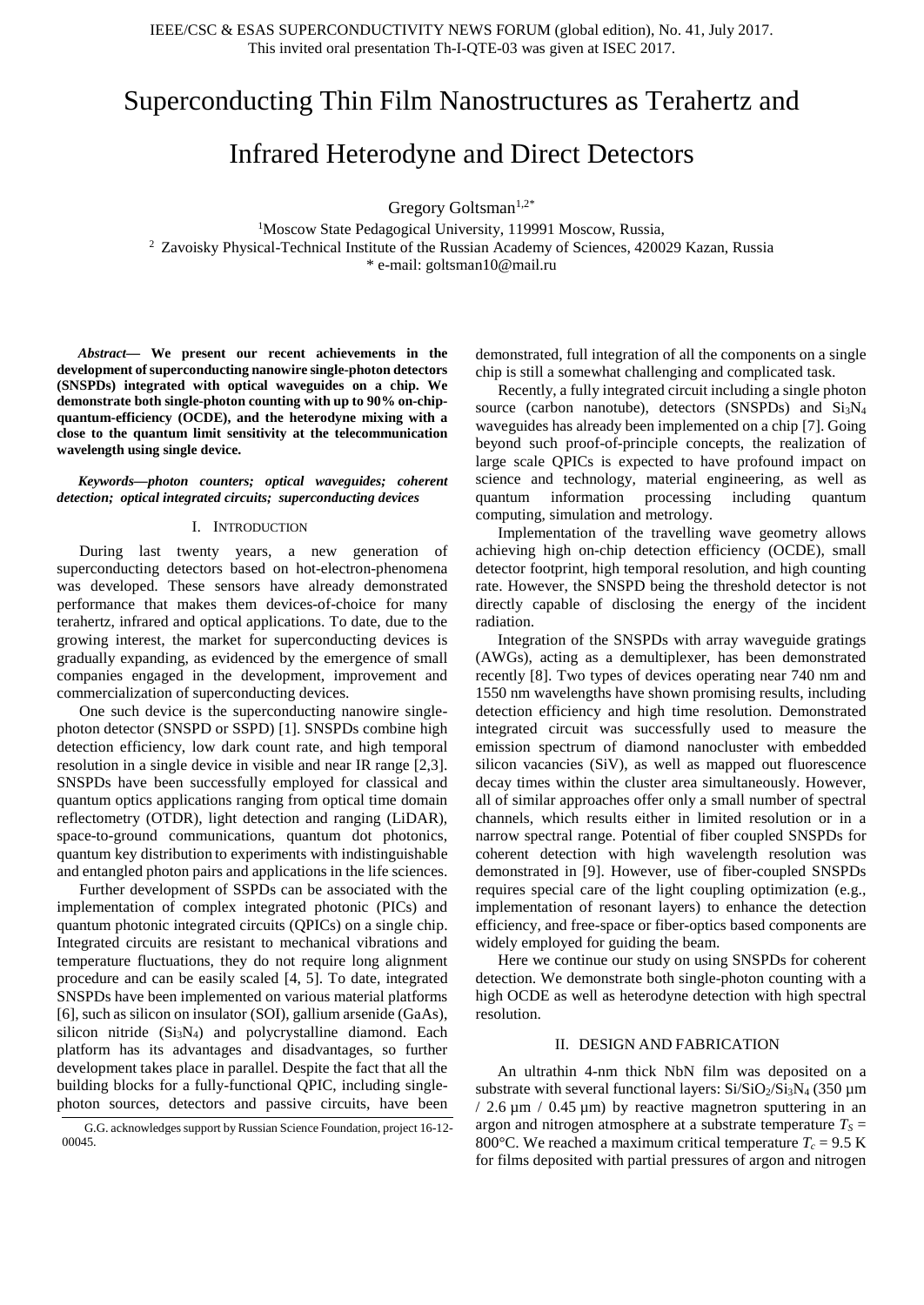of  $6\times10^{-3}$  and  $2.5\times10^{-4}$  mbar, respectively. The sheet resistance of the deposited NbN film measured at room temperature was 620 Ohms/sq. For fabrication of nanophotonic devices we used



Fig. 1. Fabricated nanophotonic devices. a) Optical micrograph of the array of nanophotonic devices. b) Optical micrograph of a single nanophotonic device including Au contac pads (yellow), nanophotonic waveguide (dark gray), 50:50 Y-splitter, focusing grating couplers placed at the input and output as well as NbN nanowire, connected to Au contact pads. c) SEM image of a W-shaped NbN nanowire atop nanophotonic waveguide in false colors.

three steps of electron beam (e-beam) lithography. At the first step, using standard lift-off technique, Au-contact pads and alignment marks needed for the next steps are formed. At the second step, W-shaped NbN nanowires are formed by reactive ion etching (RIE) in CF4 with use of the HSQ resist. Finally, nanophotonic waveguides were fabricated using negative electron maN-2403 resist and etching in atmosphere of CHF3.

A schematic view of a set and a single nanophotonic device are shown in Fig. 1 a,b. Such device includes two focusing grating couplers (FGC), 50:50 Y-splitter and a W-shaped NbN nanowire on top of the silicon nitride waveguide with a width of 1.3 µm. The FGCs are used for input/output light coupling to an optical single mode fiber into/out nanophotonic waveguide. The period and fill factor of FGC were optimized and provide coupling efficiency of 15% at 1550 nm wavelength at liquid helium temperatures.

#### III. EXPERIMENTAL SETUP

The experimental setup for demonstration of the on-chip coherent detection is shown in Fig. 2. The emitted light from tunable laser source (LS, TLS Santec 510) is divided into two equal parts by a fiber beam splitter  $(BS_1)$ . The first part acts as the local oscillator (LO), while the second part, routed twice through an acousto-optic modulator (AOM, Gooch&Housego fibre Q) to relatively shift its frequency to the initial carrier frequency by a constant value of  $f_{IF} = 400.016$  MHz, acts as a signal (S). LO and S are both attenuated ( $Att_1$ ,  $Att_2$ ), routed through the polarization controllers  $(FPC<sub>1</sub>, FPC<sub>2</sub>)$  and combined at the second fiber optics beam splitter  $(BS_2)$ . A fiber array and FGCs are used to feed the light into the nanophotonic devices, placed on a motorized stage (AttoCube System) in a cryostat at 1.7 K temperature.



Fig. 2. Experimental setup for coherent detection using one tunable laser. Optics components are shown in green: LS-tunable laser source,  $BS_1$ ,  $BS_2$  are 50:50 fiber beam splitters,  $ATT<sub>1</sub>$ ,  $ATT<sub>2</sub>$  are tunable attenuators, C is circulator, AOM is acousto-optic modulator, M is mirrow,  $FPC<sub>1</sub>$ ,  $FPC<sub>2</sub>$  are fiber polarization controllers, PM<sub>1</sub>, PM<sub>2</sub> are power meters; RF components and equipment are shown in blue:, L and C are inductor and capacitor forming a bias-tee, A is amplifier, OSC is oscilloscope, SA is spectrum analyzer.

The superposition of the frequency shifted EM waves mixed at the  $BS_2$  generates a beating signal with amplitude which is risen when the two signals are in phase and canceled out when they are in anti-phase. Oscillations of the total EM field occur at the difference frequency  $f_{IF} = |f_{LO} - f_S|$ . The probability of detecting a photon is proportional to the instantaneous power in each time bin. For this reason the photon flux  $(\Phi_{ph})$ , and therefore, the detection count rate (CR) oscillate at the same frequency *fIF.* 

## IV. EXPERIMENTAL DATA

In order to find the maximum OCDE, we have made a set of nanophotonic devices with different widths of NbN superconducting nanowires on a single chip (Fig. 1a). Measurement of detection efficiency on the chip was carried out with implementation of a standard technique, the main feature of which is the precise calibration of the photon flux reaching the detector [10]. We determine OCDE as the ratio of number of the observed counts by the detector  $(N_c)$  and number of photons  $(N_{ph})$  that reach the nanowire. The measured dependencies of the OCDE as well as dark count rate versus the normalized bias current for 60µm W-shaped nanowire footprint and 80 nm nanowire width are shown in Fig. 3a. The dependence has the long saturation area, which theoretically indicates a good quality of the nanowire and internal detection efficiency (IDE) being close to unity. The figure shows the dependence of the OCDE on the nanowire width, measured close to the critical current *Ib* =0.95*Ic*. Such dependence of OCDE versus nanowire width is connected with the influence of two factors: nanowire absorption (NA) and IDE. In general case it is the product of them: OCDE=NA×IDE. The NA is associated with the value of the overlap integral waveguide evanescence mode and area of nanowire. Knowing all the geometrical parameters of nanophotonic waveguide and the nanowire, NA can be numerically calculated [11]. In Fig. 3b is shown the total NA calculated for fabricated devices using the finite element method (FEM), implemented in COMSOL multiphysics. With a large width of the nanowire (more than 80 nm), when the absorption reaches a maximum, the detection efficiency decreases, which we explain by a decrease in the IDE [12]. As the width of the nanowire decreases, its absorption also decreases, and the OCDE follows this trend. To demonstrate coherent detection, we chose a nanophotonic device with a strip width of 80 nm, which